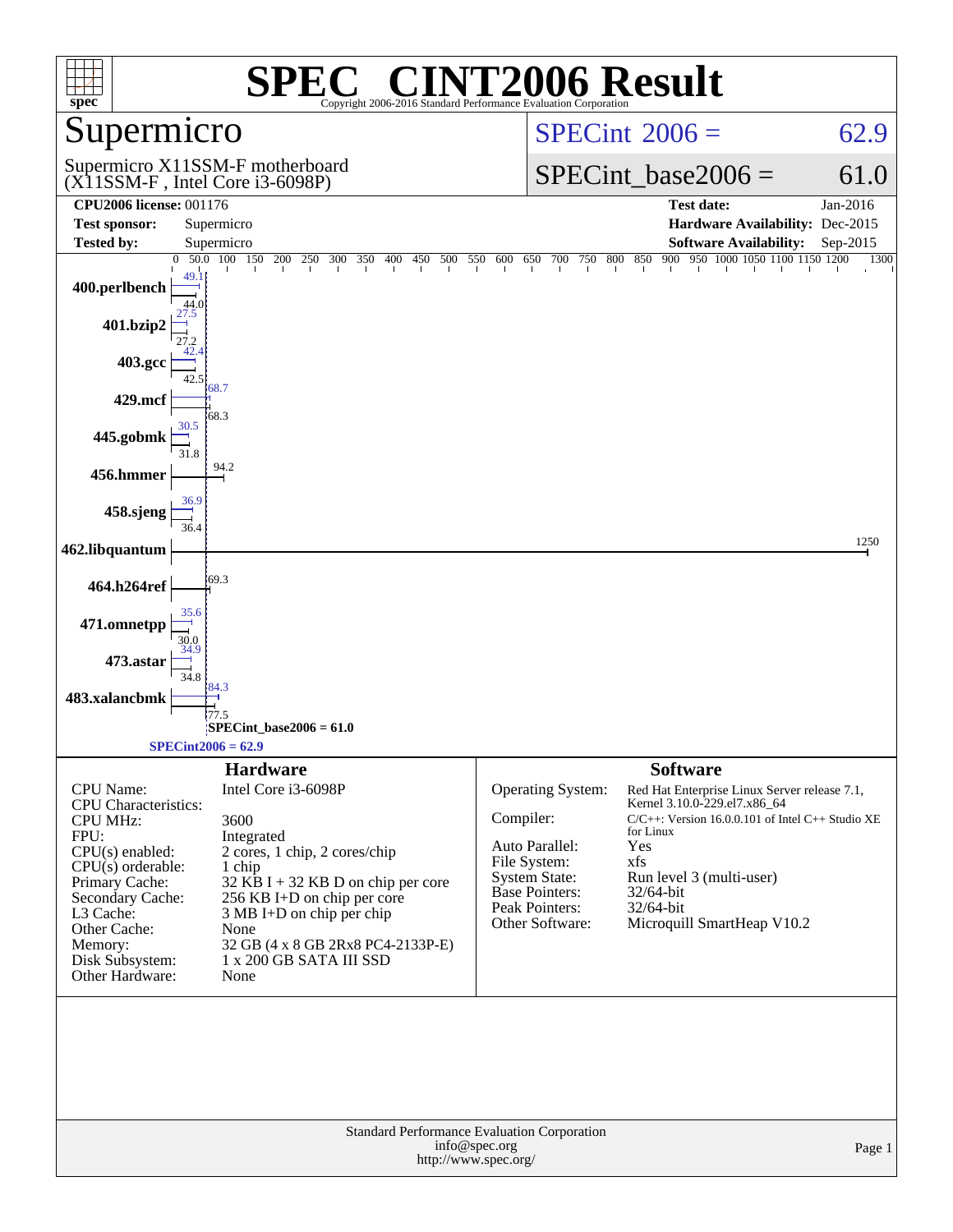

### Supermicro

(X11SSM-F , Intel Core i3-6098P) Supermicro X11SSM-F motherboard  $SPECint2006 = 62.9$  $SPECint2006 = 62.9$ 

### SPECint base2006 =  $61.0$

**[CPU2006 license:](http://www.spec.org/auto/cpu2006/Docs/result-fields.html#CPU2006license)** 001176 **[Test date:](http://www.spec.org/auto/cpu2006/Docs/result-fields.html#Testdate)** Jan-2016 **[Test sponsor:](http://www.spec.org/auto/cpu2006/Docs/result-fields.html#Testsponsor)** Supermicro **[Hardware Availability:](http://www.spec.org/auto/cpu2006/Docs/result-fields.html#HardwareAvailability)** Dec-2015 **[Tested by:](http://www.spec.org/auto/cpu2006/Docs/result-fields.html#Testedby)** Supermicro **Supermicro [Software Availability:](http://www.spec.org/auto/cpu2006/Docs/result-fields.html#SoftwareAvailability)** Sep-2015

#### **[Results Table](http://www.spec.org/auto/cpu2006/Docs/result-fields.html#ResultsTable)**

|                    | <b>Base</b>    |              |                |       |                | <b>Peak</b> |                |              |                |              |                |              |
|--------------------|----------------|--------------|----------------|-------|----------------|-------------|----------------|--------------|----------------|--------------|----------------|--------------|
| <b>Benchmark</b>   | <b>Seconds</b> | <b>Ratio</b> | <b>Seconds</b> | Ratio | <b>Seconds</b> | Ratio       | <b>Seconds</b> | <b>Ratio</b> | <b>Seconds</b> | <b>Ratio</b> | <b>Seconds</b> | <b>Ratio</b> |
| 400.perlbench      | 221            | 44.2         | 222            | 44.0  | 222            | 44.0        | 199            | 49.1         | 199            | 49.1         | 199            | 49.1         |
| 401.bzip2          | 352            | 27.4         | 355            | 27.2  | 356            | 27.1        | 351            | 27.5         | 350            | 27.5         | 352            | 27.4         |
| $403.\mathrm{gcc}$ | 189            | 42.5         | 190            | 42.4  | <u>190</u>     | 42.5        | 190            | 42.4         | <u>190</u>     | 42.4         | 190            | 42.5         |
| $429$ mcf          | 132            | 69.2         | 134            | 68.3  | 134            | 68.2        | 133            | 68.7         | 134            | 68.1         | 132            | 68.8         |
| $445$ .gobmk       | 330            | 31.8         | 330            | 31.8  | 330            | 31.8        | 344            | 30.5         | 344            | 30.5         | 344            | 30.5         |
| $456.$ hmmer       | 99.0           | 94.3         | 99.0           | 94.2  | 99.0           | 94.2        | 99.0           | 94.3         | 99.0           | 94.2         | 99.0           | 94.2         |
| $458$ .sjeng       | 332            | 36.4         | 332            | 36.4  | 332            | 36.4        | <b>328</b>     | 36.9         | 328            | 36.9         | 328            | 36.9         |
| 462.libquantum     | 16.5           | 1250         | 16.5           | 1260  | 16.5           | 1250        | 16.5           | <b>1250</b>  | 16.5           | 1260         | 16.5           | 1250         |
| 464.h264ref        | 320            | 69.2         | 319            | 69.4  | 319            | 69.3        | 320            | 69.2         | 319            | 69.4         | <u>319</u>     | 69.3         |
| 471.omnetpp        | 208            | 30.1         | 208            | 30.0  | 209            | 29.8        | 176            | 35.6         | 176            | 35.6         | 176            | 35.6         |
| $473$ . astar      | 201            | 34.9         | 201            | 34.8  | 202            | 34.8        | 201            | 34.9         | 202            | 34.8         | 200            | 35.0         |
| 483.xalancbmk      | 89.0           | 77.5         | 89.0           | 77.5  | 89.1           | 77.5        | 82.0           | 84.1         | 81.8           | 84.3         | 81.7           | 84.5         |

Results appear in the [order in which they were run.](http://www.spec.org/auto/cpu2006/Docs/result-fields.html#RunOrder) Bold underlined text [indicates a median measurement.](http://www.spec.org/auto/cpu2006/Docs/result-fields.html#Median)

### **[Submit Notes](http://www.spec.org/auto/cpu2006/Docs/result-fields.html#SubmitNotes)**

The config file option 'submit' was used.

### **[Operating System Notes](http://www.spec.org/auto/cpu2006/Docs/result-fields.html#OperatingSystemNotes)**

Stack size set to unlimited using "ulimit -s unlimited"

### **[Platform Notes](http://www.spec.org/auto/cpu2006/Docs/result-fields.html#PlatformNotes)**

 As tested, the system used a Supermicro CSE-113MFAC2-R606CB chassis. The chassis is configured with 2 PWS-606P-1R redundant power supply, 1 SNK-P0046P heatsink, as well as 4 FAN-0154L4 middle cooling fan. BIOS Settings: Hyper-threading = Disabled Sysinfo program /usr/cpu2006/config/sysinfo.rev6914 \$Rev: 6914 \$ \$Date:: 2014-06-25 #\$ e3fbb8667b5a285932ceab81e28219e1 running on X11SSM-01 Sat Jan 23 00:57:01 2016 This section contains SUT (System Under Test) info as seen by some common utilities. To remove or add to this section, see: <http://www.spec.org/cpu2006/Docs/config.html#sysinfo> From /proc/cpuinfo model name : Intel(R) Core(TM) i3-6098P CPU @ 3.60GHz

1 "physical id"s (chips)

2 "processors"

 cores, siblings (Caution: counting these is hw and system dependent. The following excerpts from /proc/cpuinfo might not be reliable. Use with Continued on next page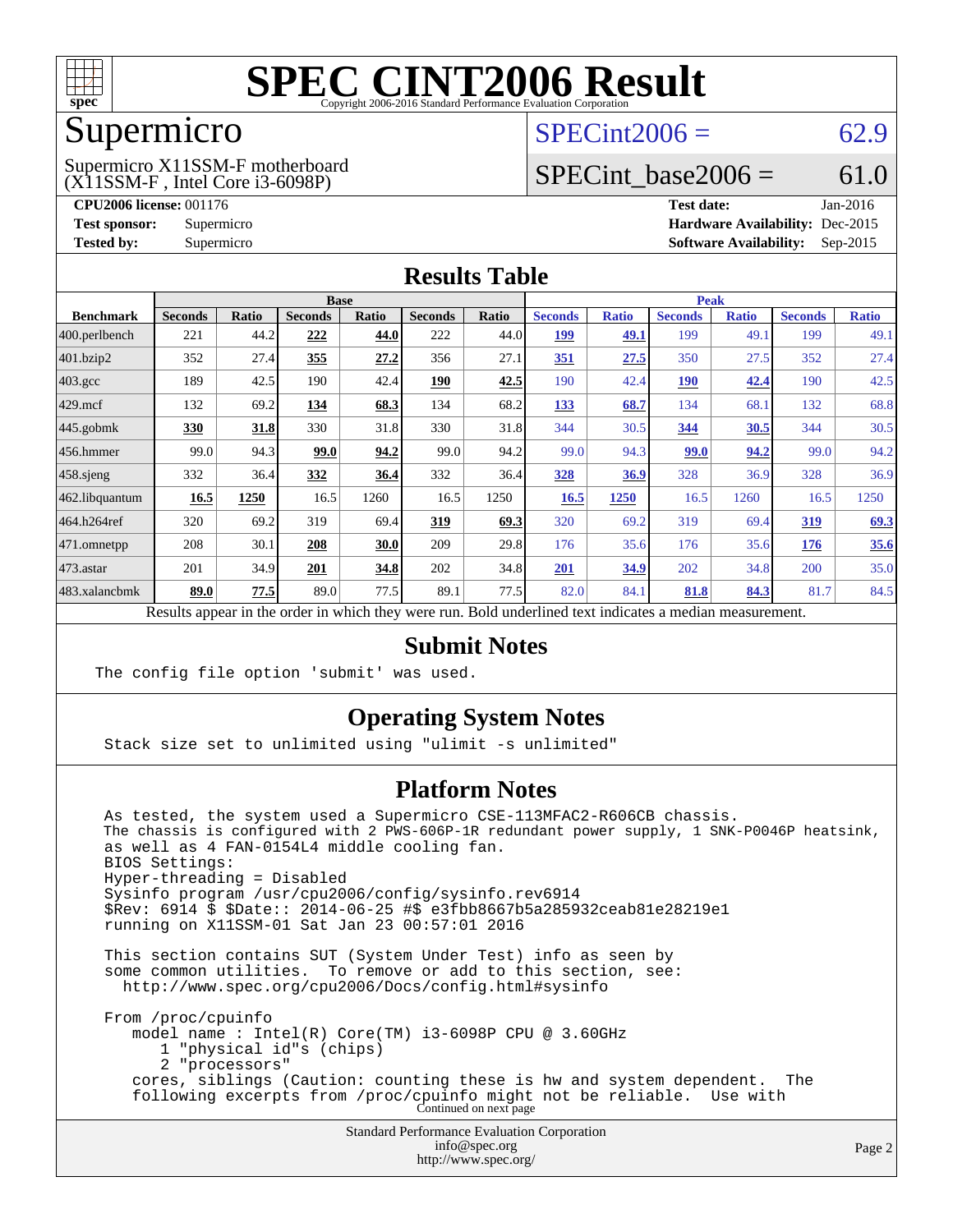

### Supermicro

 $SPECint2006 = 62.9$  $SPECint2006 = 62.9$ 

(X11SSM-F , Intel Core i3-6098P) Supermicro X11SSM-F motherboard SPECint base2006 =  $61.0$ 

**[CPU2006 license:](http://www.spec.org/auto/cpu2006/Docs/result-fields.html#CPU2006license)** 001176 **[Test date:](http://www.spec.org/auto/cpu2006/Docs/result-fields.html#Testdate)** Jan-2016 **[Test sponsor:](http://www.spec.org/auto/cpu2006/Docs/result-fields.html#Testsponsor)** Supermicro **[Hardware Availability:](http://www.spec.org/auto/cpu2006/Docs/result-fields.html#HardwareAvailability)** Dec-2015 **[Tested by:](http://www.spec.org/auto/cpu2006/Docs/result-fields.html#Testedby)** Supermicro **Supermicro [Software Availability:](http://www.spec.org/auto/cpu2006/Docs/result-fields.html#SoftwareAvailability)** Sep-2015

#### **[Platform Notes \(Continued\)](http://www.spec.org/auto/cpu2006/Docs/result-fields.html#PlatformNotes)**

 caution.) cpu cores : 2 siblings : 2 physical 0: cores 0 1 cache size : 3072 KB From /proc/meminfo MemTotal: 32769104 kB HugePages\_Total: 0<br>Hugepagesize: 2048 kB Hugepagesize: From /etc/\*release\* /etc/\*version\* os-release: NAME="Red Hat Enterprise Linux Server" VERSION="7.1 (Maipo)" ID="rhel" ID\_LIKE="fedora" VERSION\_ID="7.1" PRETTY\_NAME="Red Hat Enterprise Linux Server 7.1 (Maipo)" ANSI\_COLOR="0;31" CPE\_NAME="cpe:/o:redhat:enterprise\_linux:7.1:GA:server" redhat-release: Red Hat Enterprise Linux Server release 7.1 (Maipo) system-release: Red Hat Enterprise Linux Server release 7.1 (Maipo) system-release-cpe: cpe:/o:redhat:enterprise\_linux:7.1:ga:server uname -a: Linux X11SSM-01 3.10.0-229.el7.x86\_64 #1 SMP Thu Jan 29 18:37:38 EST 2015 x86\_64 x86\_64 x86\_64 GNU/Linux run-level 3 Jan 22 22:58 SPEC is set to: /usr/cpu2006 Filesystem Type Size Used Avail Use% Mounted on /dev/sda2 xfs 183G 45G 138G 25% / Additional information from dmidecode: Warning: Use caution when you interpret this section. The 'dmidecode' program reads system data which is "intended to allow hardware to be accurately determined", but the intent may not be met, as there are frequent changes to hardware, firmware, and the "DMTF SMBIOS" standard. BIOS American Megatrends Inc. 1.0b 12/29/2015 Memory: 4x Micron 18ASF1G72AZ-2G1A1 8 GB 2 rank 2133 MHz (End of data from sysinfo program)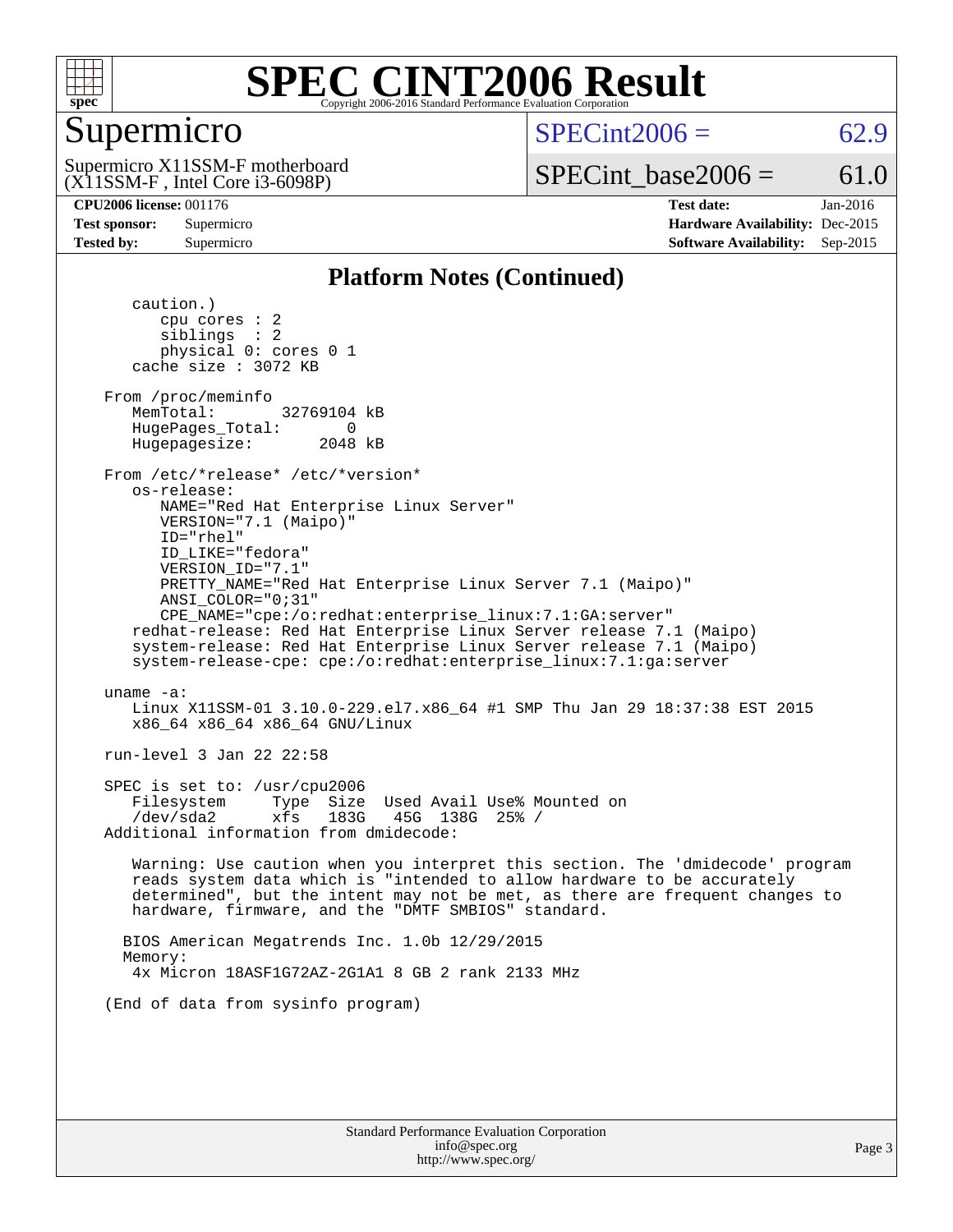

### Supermicro

 $SPECint2006 = 62.9$  $SPECint2006 = 62.9$ 

(X11SSM-F , Intel Core i3-6098P) Supermicro X11SSM-F motherboard

SPECint base2006 =  $61.0$ 

**[Tested by:](http://www.spec.org/auto/cpu2006/Docs/result-fields.html#Testedby)** Supermicro **Supermicro [Software Availability:](http://www.spec.org/auto/cpu2006/Docs/result-fields.html#SoftwareAvailability)** Sep-2015

**[CPU2006 license:](http://www.spec.org/auto/cpu2006/Docs/result-fields.html#CPU2006license)** 001176 **[Test date:](http://www.spec.org/auto/cpu2006/Docs/result-fields.html#Testdate)** Jan-2016 **[Test sponsor:](http://www.spec.org/auto/cpu2006/Docs/result-fields.html#Testsponsor)** Supermicro **[Hardware Availability:](http://www.spec.org/auto/cpu2006/Docs/result-fields.html#HardwareAvailability)** Dec-2015

#### **[General Notes](http://www.spec.org/auto/cpu2006/Docs/result-fields.html#GeneralNotes)**

Environment variables set by runspec before the start of the run:  $KMP$  AFFINITY = "granularity=fine, scatter" LD\_LIBRARY\_PATH = "/usr/cpu2006/libs/32:/usr/cpu2006/libs/64:/usr/cpu2006/sh" OMP\_NUM\_THREADS = "2"

 Binaries compiled on a system with 1x Intel Core i5-4670K CPU + 32GB memory using RedHat EL 7.1 Transparent Huge Pages enabled with: echo always > /sys/kernel/mm/transparent\_hugepage/enabled

**[Base Compiler Invocation](http://www.spec.org/auto/cpu2006/Docs/result-fields.html#BaseCompilerInvocation)**

 $\frac{C \text{ benchmarks:}}{C \text{ C}}$ -m64

[C++ benchmarks:](http://www.spec.org/auto/cpu2006/Docs/result-fields.html#CXXbenchmarks) [icpc -m64](http://www.spec.org/cpu2006/results/res2016q1/cpu2006-20160125-38948.flags.html#user_CXXbase_intel_icpc_64bit_fc66a5337ce925472a5c54ad6a0de310)

### **[Base Portability Flags](http://www.spec.org/auto/cpu2006/Docs/result-fields.html#BasePortabilityFlags)**

 400.perlbench: [-DSPEC\\_CPU\\_LP64](http://www.spec.org/cpu2006/results/res2016q1/cpu2006-20160125-38948.flags.html#b400.perlbench_basePORTABILITY_DSPEC_CPU_LP64) [-DSPEC\\_CPU\\_LINUX\\_X64](http://www.spec.org/cpu2006/results/res2016q1/cpu2006-20160125-38948.flags.html#b400.perlbench_baseCPORTABILITY_DSPEC_CPU_LINUX_X64) 401.bzip2: [-DSPEC\\_CPU\\_LP64](http://www.spec.org/cpu2006/results/res2016q1/cpu2006-20160125-38948.flags.html#suite_basePORTABILITY401_bzip2_DSPEC_CPU_LP64) 403.gcc: [-DSPEC\\_CPU\\_LP64](http://www.spec.org/cpu2006/results/res2016q1/cpu2006-20160125-38948.flags.html#suite_basePORTABILITY403_gcc_DSPEC_CPU_LP64) 429.mcf: [-DSPEC\\_CPU\\_LP64](http://www.spec.org/cpu2006/results/res2016q1/cpu2006-20160125-38948.flags.html#suite_basePORTABILITY429_mcf_DSPEC_CPU_LP64) 445.gobmk: [-DSPEC\\_CPU\\_LP64](http://www.spec.org/cpu2006/results/res2016q1/cpu2006-20160125-38948.flags.html#suite_basePORTABILITY445_gobmk_DSPEC_CPU_LP64) 456.hmmer: [-DSPEC\\_CPU\\_LP64](http://www.spec.org/cpu2006/results/res2016q1/cpu2006-20160125-38948.flags.html#suite_basePORTABILITY456_hmmer_DSPEC_CPU_LP64) 458.sjeng: [-DSPEC\\_CPU\\_LP64](http://www.spec.org/cpu2006/results/res2016q1/cpu2006-20160125-38948.flags.html#suite_basePORTABILITY458_sjeng_DSPEC_CPU_LP64) 462.libquantum: [-DSPEC\\_CPU\\_LP64](http://www.spec.org/cpu2006/results/res2016q1/cpu2006-20160125-38948.flags.html#suite_basePORTABILITY462_libquantum_DSPEC_CPU_LP64) [-DSPEC\\_CPU\\_LINUX](http://www.spec.org/cpu2006/results/res2016q1/cpu2006-20160125-38948.flags.html#b462.libquantum_baseCPORTABILITY_DSPEC_CPU_LINUX) 464.h264ref: [-DSPEC\\_CPU\\_LP64](http://www.spec.org/cpu2006/results/res2016q1/cpu2006-20160125-38948.flags.html#suite_basePORTABILITY464_h264ref_DSPEC_CPU_LP64) 471.omnetpp: [-DSPEC\\_CPU\\_LP64](http://www.spec.org/cpu2006/results/res2016q1/cpu2006-20160125-38948.flags.html#suite_basePORTABILITY471_omnetpp_DSPEC_CPU_LP64) 473.astar: [-DSPEC\\_CPU\\_LP64](http://www.spec.org/cpu2006/results/res2016q1/cpu2006-20160125-38948.flags.html#suite_basePORTABILITY473_astar_DSPEC_CPU_LP64) 483.xalancbmk: [-DSPEC\\_CPU\\_LP64](http://www.spec.org/cpu2006/results/res2016q1/cpu2006-20160125-38948.flags.html#suite_basePORTABILITY483_xalancbmk_DSPEC_CPU_LP64) [-DSPEC\\_CPU\\_LINUX](http://www.spec.org/cpu2006/results/res2016q1/cpu2006-20160125-38948.flags.html#b483.xalancbmk_baseCXXPORTABILITY_DSPEC_CPU_LINUX)

### **[Base Optimization Flags](http://www.spec.org/auto/cpu2006/Docs/result-fields.html#BaseOptimizationFlags)**

#### [C benchmarks](http://www.spec.org/auto/cpu2006/Docs/result-fields.html#Cbenchmarks):

[-xCORE-AVX2](http://www.spec.org/cpu2006/results/res2016q1/cpu2006-20160125-38948.flags.html#user_CCbase_f-xAVX2_5f5fc0cbe2c9f62c816d3e45806c70d7) [-ipo](http://www.spec.org/cpu2006/results/res2016q1/cpu2006-20160125-38948.flags.html#user_CCbase_f-ipo) [-O3](http://www.spec.org/cpu2006/results/res2016q1/cpu2006-20160125-38948.flags.html#user_CCbase_f-O3) [-no-prec-div](http://www.spec.org/cpu2006/results/res2016q1/cpu2006-20160125-38948.flags.html#user_CCbase_f-no-prec-div) [-parallel](http://www.spec.org/cpu2006/results/res2016q1/cpu2006-20160125-38948.flags.html#user_CCbase_f-parallel) [-opt-prefetch](http://www.spec.org/cpu2006/results/res2016q1/cpu2006-20160125-38948.flags.html#user_CCbase_f-opt-prefetch) [-auto-p32](http://www.spec.org/cpu2006/results/res2016q1/cpu2006-20160125-38948.flags.html#user_CCbase_f-auto-p32)

[C++ benchmarks:](http://www.spec.org/auto/cpu2006/Docs/result-fields.html#CXXbenchmarks)

[-xCORE-AVX2](http://www.spec.org/cpu2006/results/res2016q1/cpu2006-20160125-38948.flags.html#user_CXXbase_f-xAVX2_5f5fc0cbe2c9f62c816d3e45806c70d7) [-ipo](http://www.spec.org/cpu2006/results/res2016q1/cpu2006-20160125-38948.flags.html#user_CXXbase_f-ipo) [-O3](http://www.spec.org/cpu2006/results/res2016q1/cpu2006-20160125-38948.flags.html#user_CXXbase_f-O3) [-no-prec-div](http://www.spec.org/cpu2006/results/res2016q1/cpu2006-20160125-38948.flags.html#user_CXXbase_f-no-prec-div) [-opt-prefetch](http://www.spec.org/cpu2006/results/res2016q1/cpu2006-20160125-38948.flags.html#user_CXXbase_f-opt-prefetch) [-auto-p32](http://www.spec.org/cpu2006/results/res2016q1/cpu2006-20160125-38948.flags.html#user_CXXbase_f-auto-p32) [-Wl,-z,muldefs](http://www.spec.org/cpu2006/results/res2016q1/cpu2006-20160125-38948.flags.html#user_CXXbase_link_force_multiple1_74079c344b956b9658436fd1b6dd3a8a) [-L/sh -lsmartheap64](http://www.spec.org/cpu2006/results/res2016q1/cpu2006-20160125-38948.flags.html#user_CXXbase_SmartHeap64_ed4ef857ce90951921efb0d91eb88472)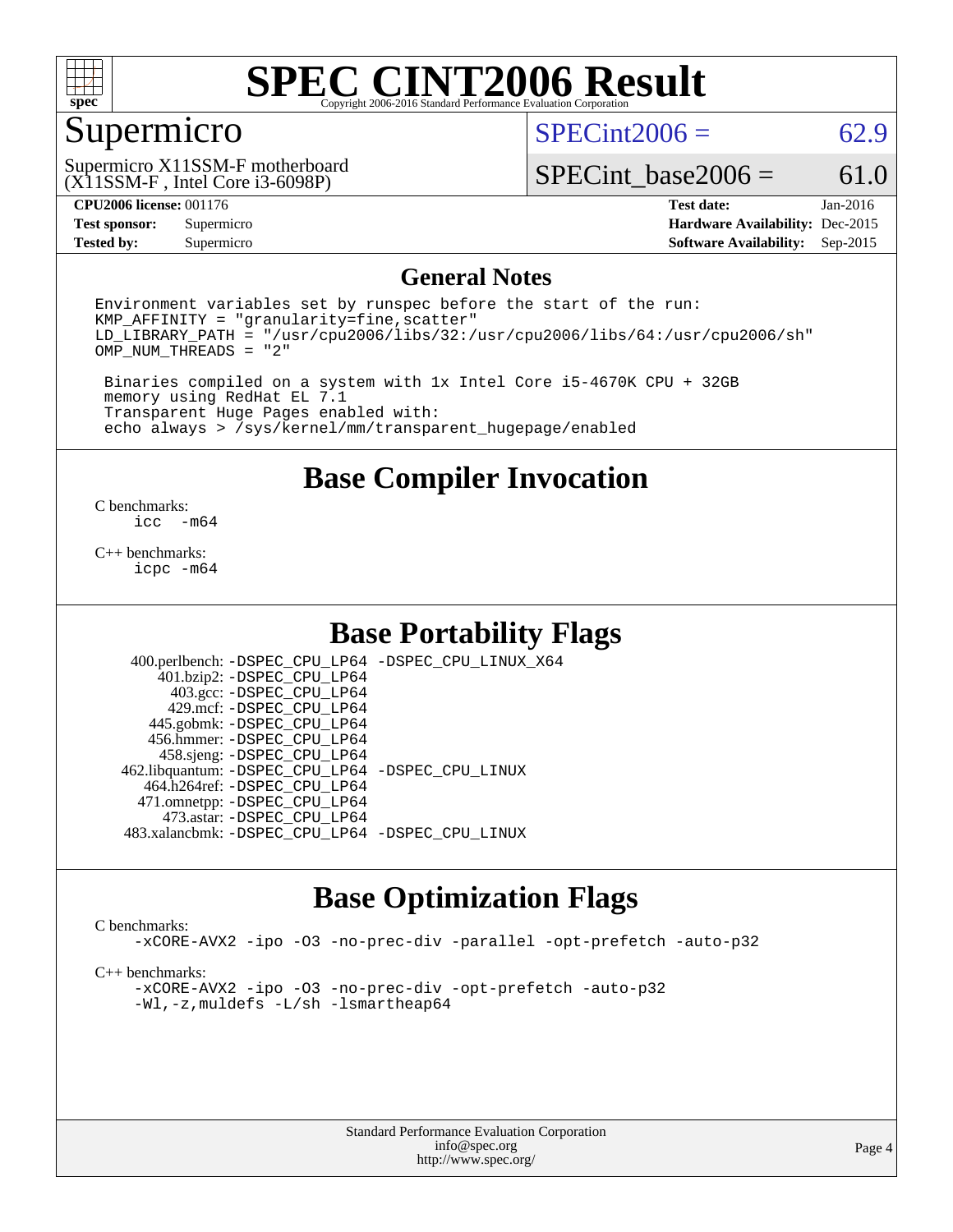

### Supermicro

(X11SSM-F , Intel Core i3-6098P) Supermicro X11SSM-F motherboard  $SPECint2006 = 62.9$  $SPECint2006 = 62.9$ 

SPECint base2006 =  $61.0$ 

**[CPU2006 license:](http://www.spec.org/auto/cpu2006/Docs/result-fields.html#CPU2006license)** 001176 **[Test date:](http://www.spec.org/auto/cpu2006/Docs/result-fields.html#Testdate)** Jan-2016 **[Test sponsor:](http://www.spec.org/auto/cpu2006/Docs/result-fields.html#Testsponsor)** Supermicro **[Hardware Availability:](http://www.spec.org/auto/cpu2006/Docs/result-fields.html#HardwareAvailability)** Dec-2015 **[Tested by:](http://www.spec.org/auto/cpu2006/Docs/result-fields.html#Testedby)** Supermicro **Supermicro [Software Availability:](http://www.spec.org/auto/cpu2006/Docs/result-fields.html#SoftwareAvailability)** Sep-2015

### **[Base Other Flags](http://www.spec.org/auto/cpu2006/Docs/result-fields.html#BaseOtherFlags)**

[C benchmarks](http://www.spec.org/auto/cpu2006/Docs/result-fields.html#Cbenchmarks):

403.gcc: [-Dalloca=\\_alloca](http://www.spec.org/cpu2006/results/res2016q1/cpu2006-20160125-38948.flags.html#b403.gcc_baseEXTRA_CFLAGS_Dalloca_be3056838c12de2578596ca5467af7f3)

### **[Peak Compiler Invocation](http://www.spec.org/auto/cpu2006/Docs/result-fields.html#PeakCompilerInvocation)**

[C benchmarks \(except as noted below\)](http://www.spec.org/auto/cpu2006/Docs/result-fields.html#Cbenchmarksexceptasnotedbelow):

[icc -m64](http://www.spec.org/cpu2006/results/res2016q1/cpu2006-20160125-38948.flags.html#user_CCpeak_intel_icc_64bit_f346026e86af2a669e726fe758c88044)

400.perlbench: [icc -m32 -L/opt/intel/compilers\\_and\\_libraries\\_2016/linux/compiler/lib/ia32\\_lin](http://www.spec.org/cpu2006/results/res2016q1/cpu2006-20160125-38948.flags.html#user_peakCCLD400_perlbench_intel_icc_e10256ba5924b668798078a321b0cb3f)

445.gobmk: [icc -m32 -L/opt/intel/compilers\\_and\\_libraries\\_2016/linux/compiler/lib/ia32\\_lin](http://www.spec.org/cpu2006/results/res2016q1/cpu2006-20160125-38948.flags.html#user_peakCCLD445_gobmk_intel_icc_e10256ba5924b668798078a321b0cb3f)

[C++ benchmarks \(except as noted below\):](http://www.spec.org/auto/cpu2006/Docs/result-fields.html#CXXbenchmarksexceptasnotedbelow)

[icpc -m32 -L/opt/intel/compilers\\_and\\_libraries\\_2016/linux/compiler/lib/ia32\\_lin](http://www.spec.org/cpu2006/results/res2016q1/cpu2006-20160125-38948.flags.html#user_CXXpeak_intel_icpc_b4f50a394bdb4597aa5879c16bc3f5c5)

473.astar: [icpc -m64](http://www.spec.org/cpu2006/results/res2016q1/cpu2006-20160125-38948.flags.html#user_peakCXXLD473_astar_intel_icpc_64bit_fc66a5337ce925472a5c54ad6a0de310)

### **[Peak Portability Flags](http://www.spec.org/auto/cpu2006/Docs/result-fields.html#PeakPortabilityFlags)**

 400.perlbench: [-D\\_FILE\\_OFFSET\\_BITS=64](http://www.spec.org/cpu2006/results/res2016q1/cpu2006-20160125-38948.flags.html#user_peakPORTABILITY400_perlbench_file_offset_bits_64_438cf9856305ebd76870a2c6dc2689ab) [-DSPEC\\_CPU\\_LINUX\\_IA32](http://www.spec.org/cpu2006/results/res2016q1/cpu2006-20160125-38948.flags.html#b400.perlbench_peakCPORTABILITY_DSPEC_CPU_LINUX_IA32) 401.bzip2: [-DSPEC\\_CPU\\_LP64](http://www.spec.org/cpu2006/results/res2016q1/cpu2006-20160125-38948.flags.html#suite_peakPORTABILITY401_bzip2_DSPEC_CPU_LP64) 403.gcc: [-DSPEC\\_CPU\\_LP64](http://www.spec.org/cpu2006/results/res2016q1/cpu2006-20160125-38948.flags.html#suite_peakPORTABILITY403_gcc_DSPEC_CPU_LP64) 429.mcf: [-DSPEC\\_CPU\\_LP64](http://www.spec.org/cpu2006/results/res2016q1/cpu2006-20160125-38948.flags.html#suite_peakPORTABILITY429_mcf_DSPEC_CPU_LP64) 445.gobmk: [-D\\_FILE\\_OFFSET\\_BITS=64](http://www.spec.org/cpu2006/results/res2016q1/cpu2006-20160125-38948.flags.html#user_peakPORTABILITY445_gobmk_file_offset_bits_64_438cf9856305ebd76870a2c6dc2689ab) 456.hmmer: [-DSPEC\\_CPU\\_LP64](http://www.spec.org/cpu2006/results/res2016q1/cpu2006-20160125-38948.flags.html#suite_peakPORTABILITY456_hmmer_DSPEC_CPU_LP64) 458.sjeng: [-DSPEC\\_CPU\\_LP64](http://www.spec.org/cpu2006/results/res2016q1/cpu2006-20160125-38948.flags.html#suite_peakPORTABILITY458_sjeng_DSPEC_CPU_LP64) 462.libquantum: [-DSPEC\\_CPU\\_LP64](http://www.spec.org/cpu2006/results/res2016q1/cpu2006-20160125-38948.flags.html#suite_peakPORTABILITY462_libquantum_DSPEC_CPU_LP64) [-DSPEC\\_CPU\\_LINUX](http://www.spec.org/cpu2006/results/res2016q1/cpu2006-20160125-38948.flags.html#b462.libquantum_peakCPORTABILITY_DSPEC_CPU_LINUX) 464.h264ref: [-DSPEC\\_CPU\\_LP64](http://www.spec.org/cpu2006/results/res2016q1/cpu2006-20160125-38948.flags.html#suite_peakPORTABILITY464_h264ref_DSPEC_CPU_LP64) 471.omnetpp: [-D\\_FILE\\_OFFSET\\_BITS=64](http://www.spec.org/cpu2006/results/res2016q1/cpu2006-20160125-38948.flags.html#user_peakPORTABILITY471_omnetpp_file_offset_bits_64_438cf9856305ebd76870a2c6dc2689ab) 473.astar: [-DSPEC\\_CPU\\_LP64](http://www.spec.org/cpu2006/results/res2016q1/cpu2006-20160125-38948.flags.html#suite_peakPORTABILITY473_astar_DSPEC_CPU_LP64) 483.xalancbmk: [-D\\_FILE\\_OFFSET\\_BITS=64](http://www.spec.org/cpu2006/results/res2016q1/cpu2006-20160125-38948.flags.html#user_peakPORTABILITY483_xalancbmk_file_offset_bits_64_438cf9856305ebd76870a2c6dc2689ab) [-DSPEC\\_CPU\\_LINUX](http://www.spec.org/cpu2006/results/res2016q1/cpu2006-20160125-38948.flags.html#b483.xalancbmk_peakCXXPORTABILITY_DSPEC_CPU_LINUX)

### **[Peak Optimization Flags](http://www.spec.org/auto/cpu2006/Docs/result-fields.html#PeakOptimizationFlags)**

[C benchmarks](http://www.spec.org/auto/cpu2006/Docs/result-fields.html#Cbenchmarks):

 400.perlbench: [-xCORE-AVX2](http://www.spec.org/cpu2006/results/res2016q1/cpu2006-20160125-38948.flags.html#user_peakPASS2_CFLAGSPASS2_LDCFLAGS400_perlbench_f-xAVX2_5f5fc0cbe2c9f62c816d3e45806c70d7)(pass 2) [-prof-gen:threadsafe](http://www.spec.org/cpu2006/results/res2016q1/cpu2006-20160125-38948.flags.html#user_peakPASS1_CFLAGSPASS1_LDCFLAGS400_perlbench_prof_gen_21a26eb79f378b550acd7bec9fe4467a)(pass 1)  $-i\text{po}(pass 2) -\tilde{O}3(pass 2)$  [-no-prec-div](http://www.spec.org/cpu2006/results/res2016q1/cpu2006-20160125-38948.flags.html#user_peakPASS2_CFLAGSPASS2_LDCFLAGS400_perlbench_f-no-prec-div)(pass 2) [-par-num-threads=1](http://www.spec.org/cpu2006/results/res2016q1/cpu2006-20160125-38948.flags.html#user_peakPASS1_CFLAGSPASS1_LDCFLAGS400_perlbench_par_num_threads_786a6ff141b4e9e90432e998842df6c2)(pass 1) [-prof-use](http://www.spec.org/cpu2006/results/res2016q1/cpu2006-20160125-38948.flags.html#user_peakPASS2_CFLAGSPASS2_LDCFLAGS400_perlbench_prof_use_bccf7792157ff70d64e32fe3e1250b55)(pass 2) [-opt-prefetch](http://www.spec.org/cpu2006/results/res2016q1/cpu2006-20160125-38948.flags.html#user_peakCOPTIMIZE400_perlbench_f-opt-prefetch) [-ansi-alias](http://www.spec.org/cpu2006/results/res2016q1/cpu2006-20160125-38948.flags.html#user_peakCOPTIMIZE400_perlbench_f-ansi-alias)

 401.bzip2: [-xCORE-AVX2](http://www.spec.org/cpu2006/results/res2016q1/cpu2006-20160125-38948.flags.html#user_peakPASS2_CFLAGSPASS2_LDCFLAGS401_bzip2_f-xAVX2_5f5fc0cbe2c9f62c816d3e45806c70d7)(pass 2) [-prof-gen:threadsafe](http://www.spec.org/cpu2006/results/res2016q1/cpu2006-20160125-38948.flags.html#user_peakPASS1_CFLAGSPASS1_LDCFLAGS401_bzip2_prof_gen_21a26eb79f378b550acd7bec9fe4467a)(pass 1)  $-i\text{po}(pass 2) -\overline{O}3(pass 2)$  [-no-prec-div](http://www.spec.org/cpu2006/results/res2016q1/cpu2006-20160125-38948.flags.html#user_peakCOPTIMIZEPASS2_CFLAGSPASS2_LDCFLAGS401_bzip2_f-no-prec-div) [-par-num-threads=1](http://www.spec.org/cpu2006/results/res2016q1/cpu2006-20160125-38948.flags.html#user_peakPASS1_CFLAGSPASS1_LDCFLAGS401_bzip2_par_num_threads_786a6ff141b4e9e90432e998842df6c2)(pass 1) [-prof-use](http://www.spec.org/cpu2006/results/res2016q1/cpu2006-20160125-38948.flags.html#user_peakPASS2_CFLAGSPASS2_LDCFLAGS401_bzip2_prof_use_bccf7792157ff70d64e32fe3e1250b55)(pass 2) [-auto-ilp32](http://www.spec.org/cpu2006/results/res2016q1/cpu2006-20160125-38948.flags.html#user_peakCOPTIMIZE401_bzip2_f-auto-ilp32)

Continued on next page

Standard Performance Evaluation Corporation [info@spec.org](mailto:info@spec.org) <http://www.spec.org/>

Page 5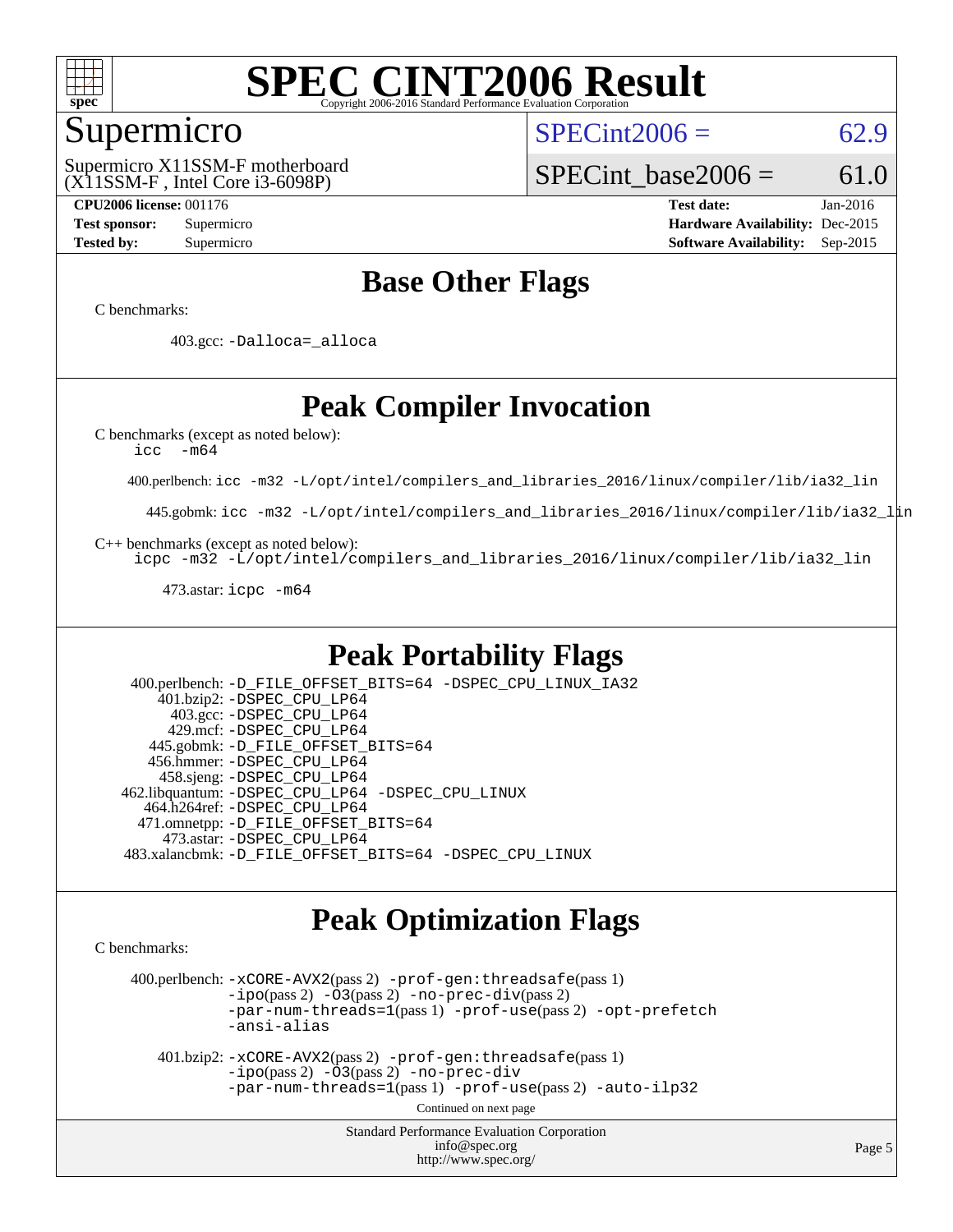

### Supermicro

 $SPECint2006 = 62.9$  $SPECint2006 = 62.9$ 

(X11SSM-F , Intel Core i3-6098P) Supermicro X11SSM-F motherboard

SPECint base2006 =  $61.0$ 

| Test sponsor:     | Supermicro |
|-------------------|------------|
| <b>Tested by:</b> | Supermicro |

**[CPU2006 license:](http://www.spec.org/auto/cpu2006/Docs/result-fields.html#CPU2006license)** 001176 **[Test date:](http://www.spec.org/auto/cpu2006/Docs/result-fields.html#Testdate)** Jan-2016 **[Hardware Availability:](http://www.spec.org/auto/cpu2006/Docs/result-fields.html#HardwareAvailability)** Dec-2015 **[Software Availability:](http://www.spec.org/auto/cpu2006/Docs/result-fields.html#SoftwareAvailability)** Sep-2015

### **[Peak Optimization Flags \(Continued\)](http://www.spec.org/auto/cpu2006/Docs/result-fields.html#PeakOptimizationFlags)**

```
 401.bzip2 (continued):
                -opt-prefetch -ansi-alias
          403.gcc: -xCORE-AVX2 -ipo -O3 -no-prec-div -inline-calloc
                -opt-malloc-options=3 -auto-ilp32
         429.mcf: -xCORE-AVX2 -ipo -O3 -no-prec-div -parallel
                -opt-prefetch -auto-p32
       445.gobmk: -xCORE-AVX2(pass 2) -prof-gen:threadsafe(pass 1)
                -prof-use(pass 2) -par-num-threads=1(pass 1) -ansi-alias
       456.hmmer: basepeak = yes
        458.sjeng: -xCORE-AVX2(pass 2) -prof-gen:threadsafe(pass 1)
                -i\text{po}(pass 2) -\tilde{O}3(pass 2)-no-prec-div(pass 2)
                -par-num-threads=1(pass 1) -prof-use(pass 2) -unroll4
   462.libquantum: basepeak = yes
     464.h264ref: basepeak = yes
C++ benchmarks: 
      471.omnetpp: -xCORE-AVX2(pass 2) -prof-gen:threadsafe(pass 1)
                -i\text{po}(pass 2) -\overline{O}3(pass 2) -no-\overline{prec}\-div(pass 2)-par-num-threads=1(pass 1) -prof-use(pass 2)
                -opt-ra-region-strategy=block -ansi-alias
                -Wl,-z,muldefs -L/sh -lsmartheap
         473.astar: -xCORE-AVX2 -ipo -O3 -no-prec-div -opt-prefetch
                -auto-p32 -Wl,-z,muldefs -L/sh -lsmartheap64
    483.xalancbmk: -xCORE-AVX2 -ipo -O3 -no-prec-div -opt-prefetch
                -ansi-alias-L/sh -lsmartheap
```
### **[Peak Other Flags](http://www.spec.org/auto/cpu2006/Docs/result-fields.html#PeakOtherFlags)**

[C benchmarks](http://www.spec.org/auto/cpu2006/Docs/result-fields.html#Cbenchmarks):

403.gcc: [-Dalloca=\\_alloca](http://www.spec.org/cpu2006/results/res2016q1/cpu2006-20160125-38948.flags.html#b403.gcc_peakEXTRA_CFLAGS_Dalloca_be3056838c12de2578596ca5467af7f3)

```
The flags files that were used to format this result can be browsed at
http://www.spec.org/cpu2006/flags/Intel-ic16.0-official-linux64.html
http://www.spec.org/cpu2006/flags/Supermicro-Platform-Settings-V1.2-revH.html
```